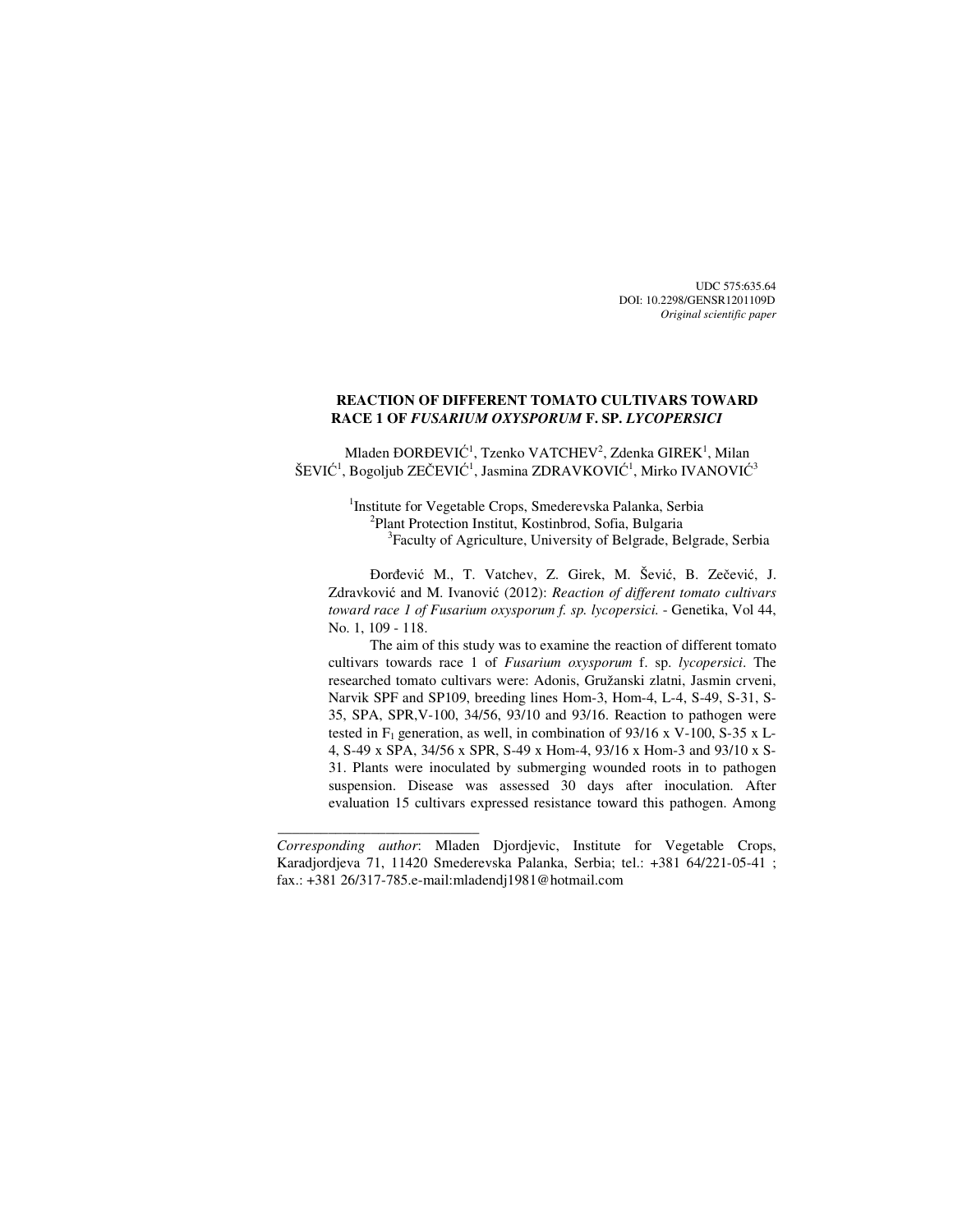them 93/10 x S-31, Hom-3 and 93/10 had average disease rating 1,0. Other genotypes had average disease ratings as follows: Narvik SPF and S-49 (1,1), 34/56, Hom-4 and S-49 x Hom-4 (1,2), while Adonis, 93/16 x Hom-3, 34/56 x SPR and 93/16 x V-100 had average disease rating 1,3. Cultivars SPR and 93/16 had 1,7 ADR, meanwhile Sp-109 had 1,8 average rating. Genotypes SPA (2,1), S-49 x SPA (2,1), V-100 (2,2) and L-4 (2,6) belong to the group of tolerant genotypes who did not expressed typical symptoms of chlorosis and wilt of plant but expressed some level of necrosis of xylem in lower part of plants. Most sensitive to fusarium wilt were S-35 x L-4 (3,3), S-35 (3,5), S-31 (3,6), Gružanski zlatni (3,8) and Jasmin Crveni with average disease rating of 4,0.

*Key words:* control, cultivars, *Fusarium oxysporum* f. sp. *lycopersici*, race 1, resistant, tomato

### INTRODUCTION

Tomato (*Lycopersicum esculentum* Mill.) is one of the most important vegetable crops worldwide that could be used in many different ways, fresh as well as processed (GLOGOVAC *et al*., 2010; RADZEVIČIUS *et al*., 2009). Due to expansion of tomato production large number of different tomato varieties is being grown in Serbia, which caused apperence of different disease pathogens that threaten this production (MILIJAŠEVIĆ *et al*., 2009).

In tomato production, high yield and fruit quality are very important (ĐORĐEVIĆ *et al*., 2010; ZDRAVKOVIĆ *et al*., 2010, 2011a). Yield can be jeopardized by numerous pathogens. Therefore breeding for resistance to pathogens is of essential importance (ZDRAVKOVIĆ *et al*., 2011b). Soil fungi *Fusarium oxysporum* f. sp. *lycopersici* (Sacc.) W.C. Snyder & H.N. Hansen (FOL), causer of fusarium wilt of tomato, is one of the most devastating and therefore economically important pathogen of tomato (BALAŽ *et al.,* 2009). This pathogen may cause great losses, especially on sensitive varieties and under favourable weather conditions. Once contaminated, soil remains contaminated indefinitely (AGRIOS, 2005). There are three identified races of this pathogen in the worlds up till now. The most common are races 1 and 2, while race 3 has limited geographical distribution, at the moment (GALE *et al*., 2003; REIS *et al*., 2005). At the same time the pathogen has been identified, the genes bearers of resistance in some tomato genotypes have been detected. Tomato cultivars resistant to race 1 contain gene *I*, while those resistant to race 2 contain gene *I-2*. Cultivars that contains gene *I-3* are resistant to race 3 of this pathogen (SCOTT *et al*., 2004; HEMMING *et al*., 2004).

In order to control FOL the most used substance was the methyl-bromide, but it has been banned by Montreal protocol due to its harmful effect to the environment. The study of other chemical substances did not give satisfactory level of efficiency for none of the researched active matters (IVANOVIĆ and IVANOVIĆ, 2007). Having in mind this fact on one hand and the need for environmental friendly and ecologically sustainable tomato production on the other it is necessary to find and develop as many strategies as possible in order to control fusarium wilt of tomato which will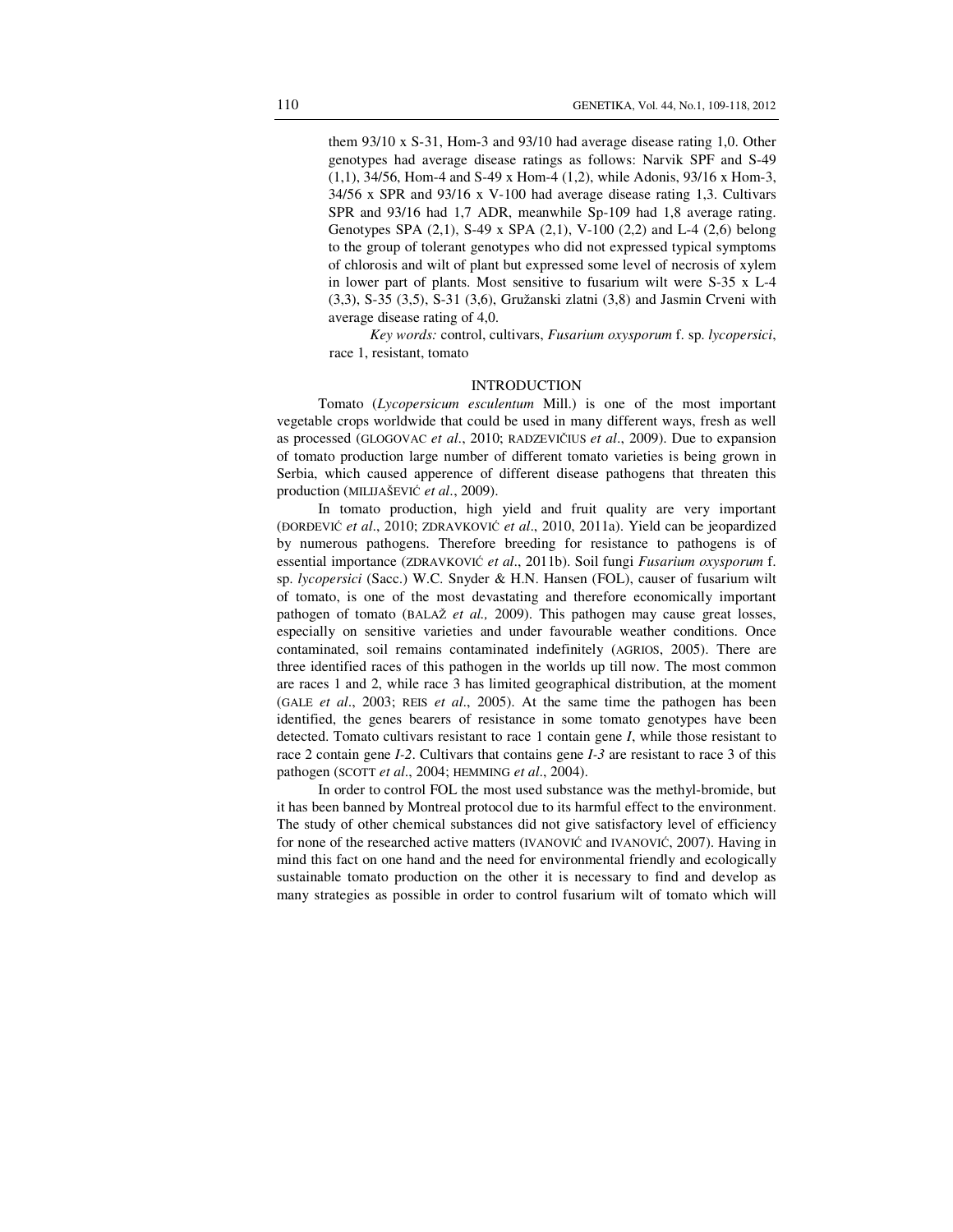meet these requirements. The implementation of the genes – carriers of resistance (*I* gen) is one of the strategies that could prevent or at least reduce the risks of yield losses in production of such important culture (DJORDJEVIC *et al*., 2011). In order to create hybrids or varieties that are carriers of resistance gene it is necessary to test reaction of existing material to race 1 and establish the potential of existing genotypes that can be used in controlling this pathogen.

The aim of this research was to examine the reaction of different tomato cultivars, breeding lines and  $F_1$  generation of combined breeding lines to race 1 of *Fusarium oxysporum* f. sp. *lycopersici* in order to review the current potential and set the direction of further selection.

#### MATERIALS AND METHODS

The pathogen was isolated from tomato plants with characteristic symptoms of fusarium wilt. After gaining a clean culture by method of single germinated conidia, pathogen was identified as *Fusarium oxysporum* with morphological methods (LEVIĆ, 2008). By applying the molecular methods and PCR it has been identified as race 1 of tomato pathogen *Fusarium oxysporum* f. sp. *lycopersici* by method LIEVENS *et al.* (2009). Pathogen is being kept in the collection of phytopathogenic fungi on PDA at 4°C in refrigerator for next use.

In order to test reaction toward race 1 of *F. oxysporum* f.sp. *lycopersici* 24 tomato genotypes were inoculated. Five of them were cultivars with known sensitivity/resistance reaction (Adonis, Narvik SPF, SP-109, Gružanski zlatni and Jasmin crveni), 12 were breeding lines (93/16, V-100, S-35, L-4, S-49, SPA, 34/56, SPR, Hom-4, Hom-3, 93/10 and S-31) and seven  $F_1$  hybrids (93/16 x V-100, S-35 x L-4, S-49 x SPA, 34/56 x SPR, S-49 x Hom-4, 93/16 x Hom-3 and 93/10 x S-31).

For the purpose of inoculation pathogen has been grown on PDA and kept for 15 days at 24°C in thermostat. After this period the suspension has been made by rinsing of mycelia with distilled water through sterile gauze (5x5cm). The concentration of suspension of  $10^8$  conidia/ml has been determined by hematocytometer.

Seeds were sown in styrofoam trays with 103 cells, filled with sterile substrate. When the plant had four true leaves completely developed they have been removed from containers and the root was washed in order to be cleaned from substrate. The apical sector of root system, about 2 cm of it, was removed with scissors (GALE *et al*., 2003; REIS and BOITEUX, 2007). After that, ten plants from each group have been submerged in pathogen suspension for 6 minutes. Ten plants submerged in distilled water for 6 minutes were used as control. After inoculation plants were planted in pots of 19cm diameter in sterile substrate and kept in glass house. Disease was assessed 30 days after inoculation using an modified ordinal scale  $(1 - 5)$  by REIS and BOITEUX (2007) where  $1 =$  plant free of symptoms;  $2 =$ plant without wilt symptoms but present conspicuous vascular browning;  $3 =$  plant showing vascular browning with wilting symptoms or with chlorosis;  $4 =$  severe wilting associated with the presence of foliar necrosis and chlorosis, and  $5 =$  dead plant. Cultivars with average disease ratings in range of  $1.0 - 2.0$  were consider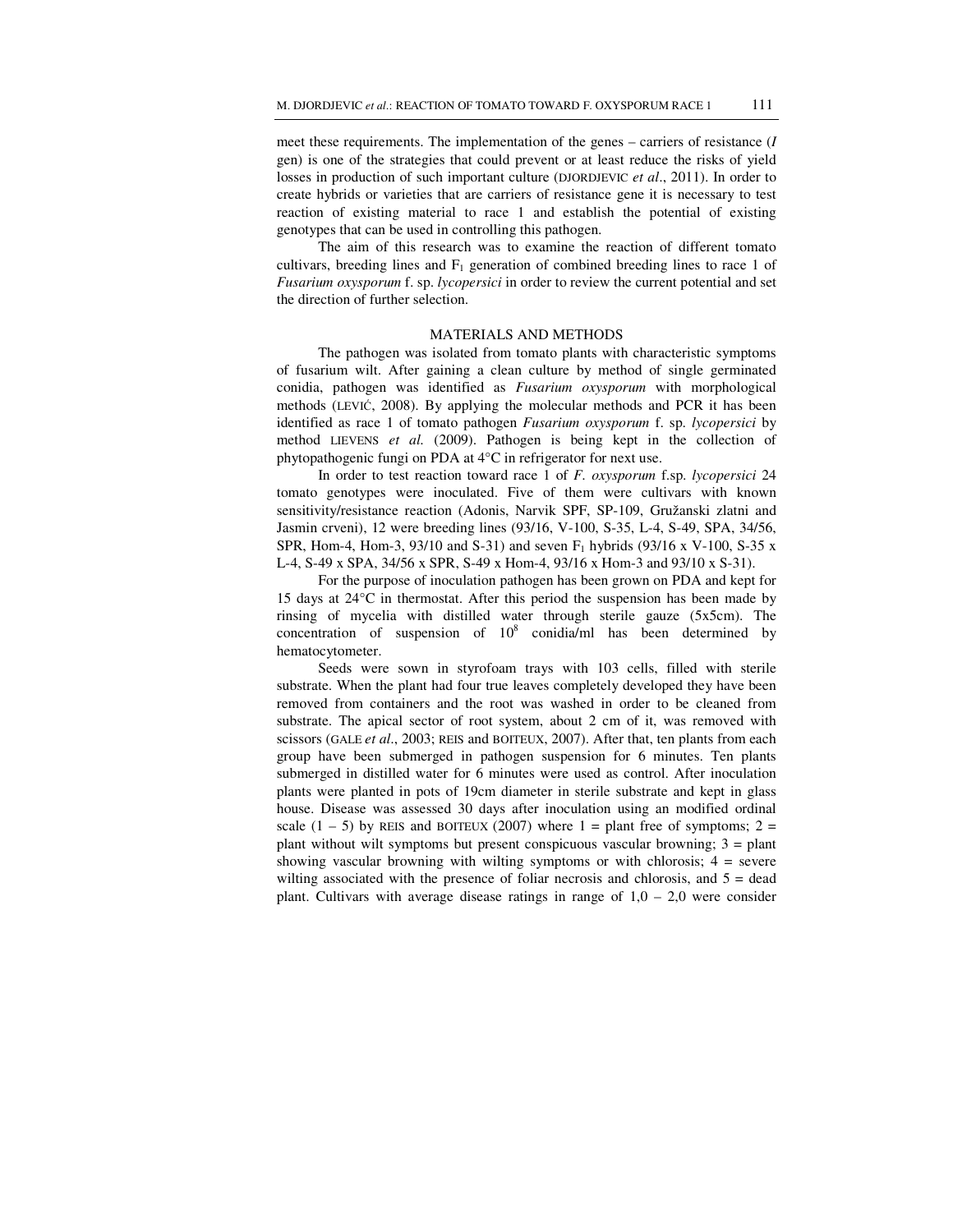resistant  $(R)$ , from  $2.1 - 3.0$  were consider as tolerant  $(T)$  and cultivars with average disease ratings grater than 3,1 were considered susceptible (S).

Experiment has been set in totally random design with two replications. Data was proceeded in MATLAB Ver. 7.0 by applying variance analysis and differences were compared using Duncan Multiple Range test for the level of significance 0.05.

Cluster analysis was used as selection criteria to identify the divergence of tested genotypes related to phenotypic reaction of tomato plants to pathogen. For distance measuring Euclidean distance was used (STATISTICA 8.0; StatSoft, INC. (2007), data analysis software system, www.statsoft.com).

# RESULTS AND DISCUSSION

Seven to ten days from inoculation the first symptoms were noticed on S-35 x L-4, Gružanski zlatni and C. Jasmin, as light chlorosis and wilt followed by intensive wilt and chlorosis. Most of other varieties and hybrids did not show visible symptoms of wilt and chlorosis at that time. Plants had normal colour and turgor or much less intensive symptoms. Only after observing the cross section of stem, necrotic changes of vascular tissue, characteristic for this pathogen could be found.

Result of this study shows that from all observed genotypes, 15 showed resistance to this pathogen. 93/10 x S-31, Hom-3 and 93/10 had average disease rating 1.0, and they were considered resistant to race 1. Genotypes, such as, Narvik, S-49, 34/56, Hom-4, S-49 x Hom-4, Adonis, 93/16 x V-100, 34/56 x SPR, 93/16 x Hom-3, SPR, 93/16 and SP-109 are also in the group of resistant cultivars to race 1 of *F. oxyporum* f. sp. *lycopersici*, based on the results. The most sensitive was Jasmin Crveni followed by Gružanski zlatni, S-31, S-35 and S-35 x L-4 (table 1). F<sub>1</sub> hybrid S-49 x SPA, SPA, V-100 and L-4 although tolerant (without characteristic symptoms of wilt and chlorosis), manifested xylem necrosis located on lower part of the tomato stem, near the ground. Vascular tissue did not expressed dark necrotic colour typical for total necrosis which was found at most sensitive genotypes. In this case the xylem tissue was more light brown colour that points that necrotic changes of vascular tissue has began. This necrosis did not lead to wilt and chlorosis and did not even effect the growth of plants. Since the necrosis of vascular tissue could affect quality and quantity of tomato fruit due to possible decrease of water flow, yield of these cultivars will be the subject of further research. (Table 1.)

Hybrid combinations 93/16 x Hom-3, 34/56 x SPR and S-49 x Hom-4 expressed resistance toward race 1 of fusarium wilt of tomato as well as parental lines. Hybrid combination 93/10 x S-31 had expressed resistance reaction toward this pathogen even though parental line S-31 were sensitive to this pathogen. *I* gene that caries resistance toward race 1 of this pathogen, is dominant which implies monogenic character of resistance regulation. Combination S-35 x L-4 had sensitive reaction, although father line L-4 expressed tolerance to this pathogen when it was tested alone. Sensitive reaction of combination S-35 x L-4 although father line L-4 expressed tolerance tested alone. Reaction of hybride S-49 x SPA was tolerant although parental line S-49 was resistance toward this pathogen (Tab 2).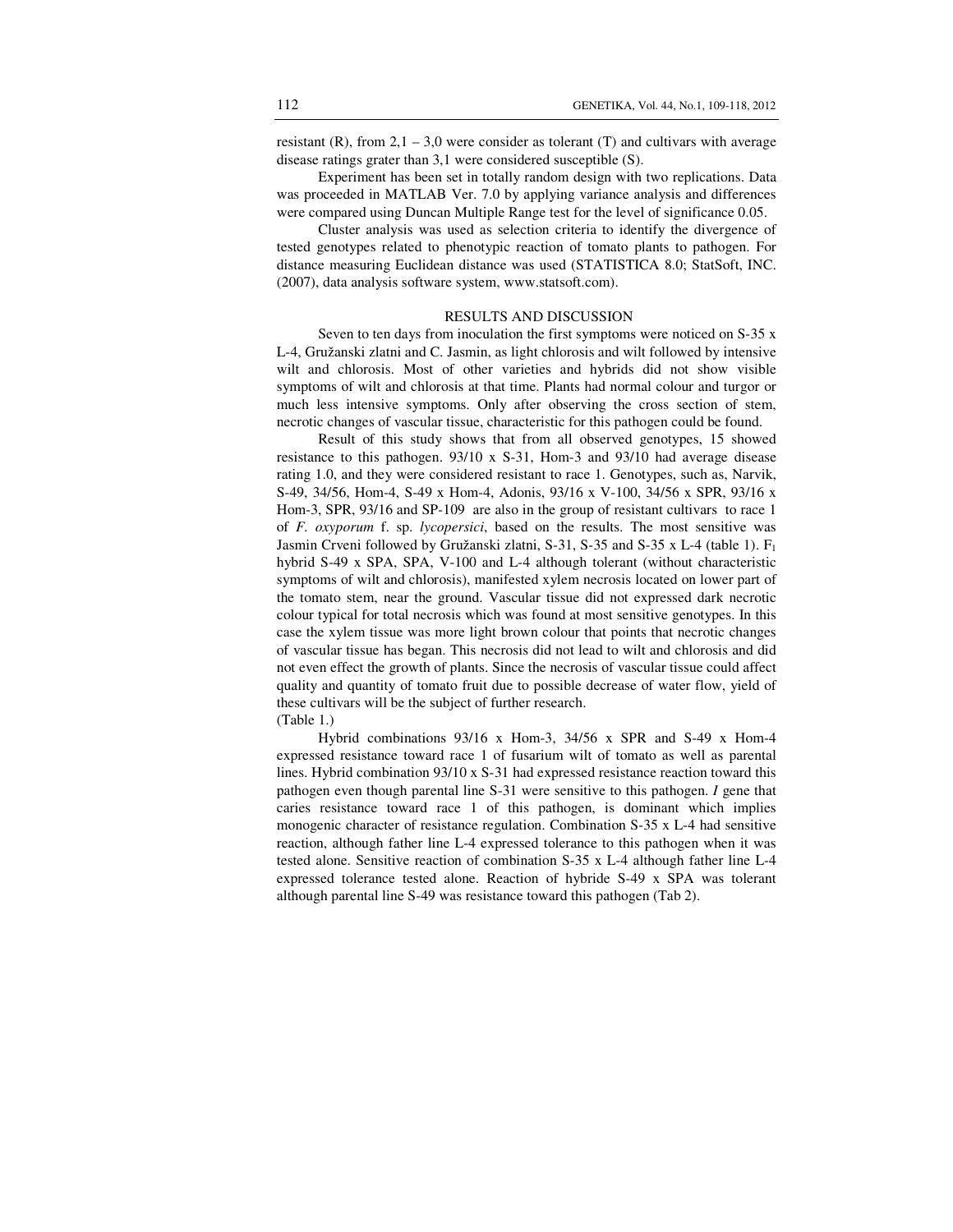| Genotipe                                                                                             | Average Disease<br>Rating (ADR)* | Diferences<br>between means<br>$**$ | Reaction***  |  |  |  |  |  |
|------------------------------------------------------------------------------------------------------|----------------------------------|-------------------------------------|--------------|--|--|--|--|--|
| Reaction of breeding lines of tomato inoculated with race 1 of Fusarium oxysporum f. sp. lycopersici |                                  |                                     |              |  |  |  |  |  |
| Adonis                                                                                               | 1,3                              | j k                                 | $\mathbb{R}$ |  |  |  |  |  |
| Gružanski zlatni                                                                                     | 3,8                              | a b                                 | S            |  |  |  |  |  |
| Hom-3                                                                                                | 1,0                              | $\bf k$                             | $\mathbb{R}$ |  |  |  |  |  |
| Hom-4                                                                                                | 1,2                              | k                                   | $\mathbb{R}$ |  |  |  |  |  |
| Jasmin Crveni                                                                                        | 4,0                              | $\mathbf{a}$                        | S            |  |  |  |  |  |
| $L-4$                                                                                                | 2,6                              | f                                   | T            |  |  |  |  |  |
| Narvik SPF                                                                                           | 1,1                              | $\bf k$                             | $\mathbb{R}$ |  |  |  |  |  |
| $S-31$                                                                                               | 3,6                              | abc                                 | S            |  |  |  |  |  |
| $S-35$                                                                                               | 3,5                              | bcd                                 | S            |  |  |  |  |  |
| $S-49$                                                                                               | 1,1                              | $\bf k$                             | $\mathbb{R}$ |  |  |  |  |  |
| <b>SPA</b>                                                                                           | 2,1                              | g h                                 | T            |  |  |  |  |  |
| <b>SPR</b>                                                                                           | 1,7                              | hij                                 | $\mathbb{R}$ |  |  |  |  |  |
| $SP - 109$                                                                                           | 1,8                              | ghi                                 | $\mathbb{R}$ |  |  |  |  |  |
| $V-100$                                                                                              | 2,2                              | f g                                 | T            |  |  |  |  |  |
| 34-56                                                                                                | 1,2                              | k                                   | R            |  |  |  |  |  |
| $93-10$                                                                                              | 1,0                              | k                                   | $\mathbb{R}$ |  |  |  |  |  |
| 93-16                                                                                                | 1,7                              | hij                                 | $\mathbb{R}$ |  |  |  |  |  |

*Table 1: Reaction of tomato genotypes inoculated by race 1 of Fusarium oxysporum f. sp. Lycopersici* 

| Reaction of tomato hybrids inoculated with race 1 of <i>Fusarium oxysporum</i> f. sp. <i>lycopersici</i> |  |  |
|----------------------------------------------------------------------------------------------------------|--|--|
|----------------------------------------------------------------------------------------------------------|--|--|

| $93/16 \text{ xV} - 100$ | 1,3 | j k   | R |
|--------------------------|-----|-------|---|
| $S-35 \times L-4$        | 3,3 | c d e | S |
| $S-49$ x $SPA$           | 2,1 | ghi   | T |
| 34/56 x SPR              | 1,3 | j k   | R |
| $S-49$ x hom-4           | 1,2 | k     | R |
| $93/10 \times S-31$      | 1,0 | k     | R |
| $93/16 \times$ hom-3     | 1,3 | i k   | R |

\* Average of 10 plants. Plants were evaluated using an ordinal scale ranging from 1-no symptoms to 5 dead plants

\*\* Values with different letters are significantly different according to Duncans Multiple Range test for level of significance P=0,05

\*\*\* Varieties with disease ratings between  $1,0 - 2,0$  were consider resistant (R), with disease ratings between 2,1 – 3,0 were considered tolerant (T) and higher than 3,1 were considered susceptible (S)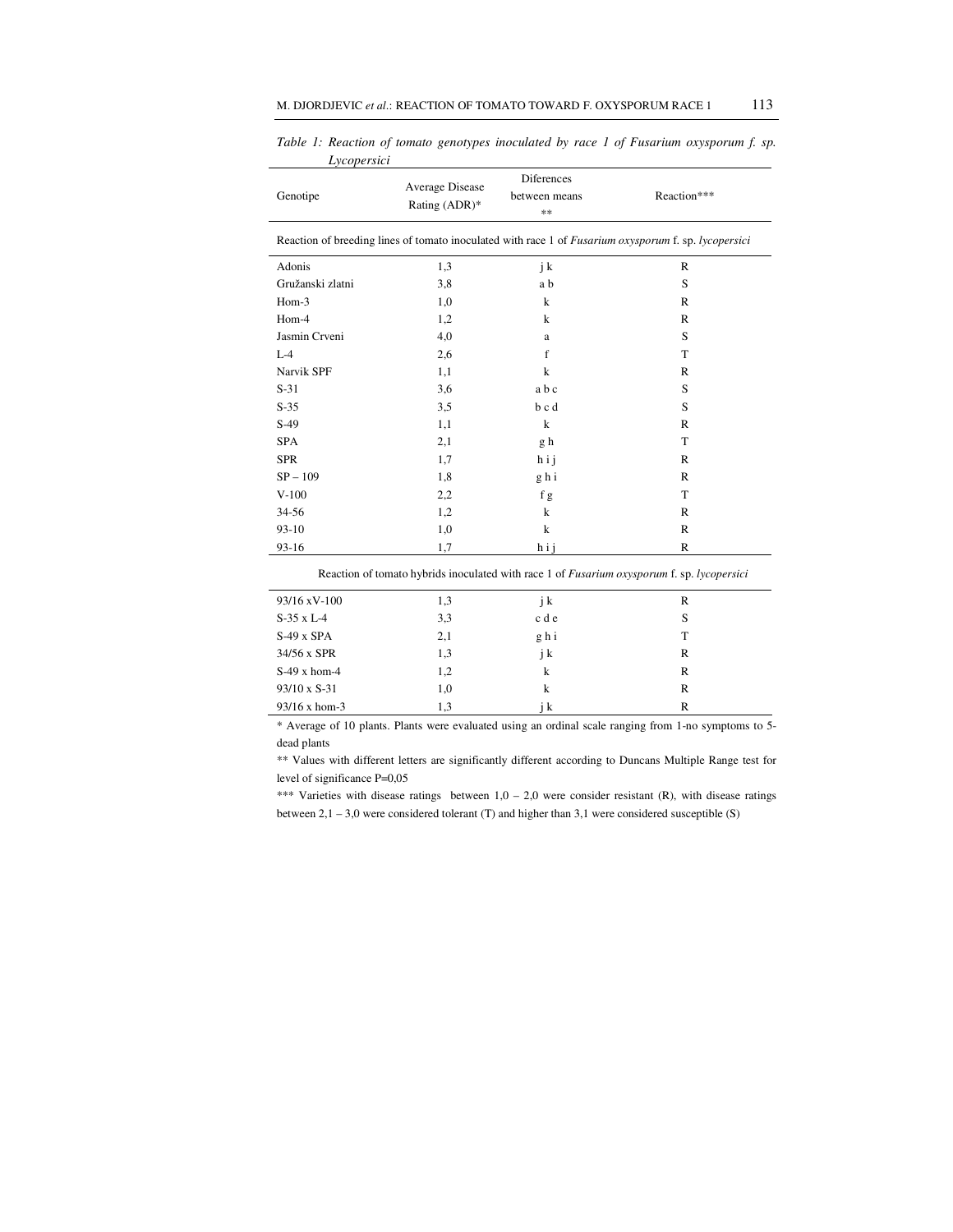| Hybrid               | Reaction | Father $\triangle$ | Reaction | Mother $9$ | Reaction |
|----------------------|----------|--------------------|----------|------------|----------|
| $93/16$ xV-100       | R        | $V-100$            | т        | 93/16      | R        |
| $S-35 \times L-4$    | S        | $L - 4$            | т        | $S-35$     | S        |
| $S-49$ x $SPA$       | T        | <b>SPA</b>         | R        | $S-49$     | R        |
| 34/56 x SPR          | R        | <b>SPR</b>         | R        | $34 - 56$  | R        |
| $S-49$ x hom-4       | R        | $Hom-4$            | R        | $S-49$     | R        |
| $93/10 \times S-31$  | R        | $S-31$             | S        | 93/10      | R        |
| $93/16 \times$ hom-3 | R        | $Hom-3$            | R        | 93/16      | R        |

*Table 2. Hybrids and parental lines of hybrids for testing* 

According to Duncans Multiple Range test that compares mean values of ADR of individual genotypes, within the group of genotypes that were characterised as sensitive (S-35 x L-4, Gružanski zlatni, S-35, S-31 and Jasmin crveni), Jasmin crveni was not significantly different from Gružanski zlatni and S-31, but it was significantly different from  $S-35$  and  $S-35 \times L-4$ . Within the group of genotypes characterised as tolerant (SPA, V-100, SP-109 and L-4) genotype L-4 was significantly different from SPA and SP-109, meanwhile it was not significantly different from V-100 in reaction toward the pathogen. Also, we observed different statistical signifficance between the means among the resistant genotypes. Genotype 93/16 was significantly different from all of the resistant genotypes except SPR genotype. Meanwhile, means of all other genotypes that expressed resistance toward race 1 of this pathogen are not significantly different (Tab 1).

Cluster analysis indicates that there are two groups of genotypes based on their reaction toward race 1 of *Fusarium oxysporum* f. sp. *lycopersici*. Smaller group include four genotypes that expressed sensitive reaction toward this pathogen (Gružanski zlatni, S-35, S-31 i Jasmin crveni). All of the other genotypes belong to second group divided in two sub-clusters. In one sub-cluster there are genotypes that are marked as tolerant toward observed pathogen (SPA, V-100, SP-109 and L-4). Second sub-cluster includes genotypes that are resistant toward race 1 of fusarium wilt of tomato (93/16, SPR, S-49, Narvik, 93/10, hom3, 34-56, hom-4 i Adonis) (Graph 1).

Hybrid S-35 x L-4 is expressed sensitive reaction and it was created crossing of sensitive x tolerant parent lines. Hybride 93/16 x V-100 expressed resistant reaction toward this pathogen and it is a product of hybridization of resistant x tolerant meanwhile hybrid combination of S-49 x SPA expressed tolerant reaction evendough it was created crossing of resistant x tolerant genotypes. Remained combinations  $34/56 \times$  SPR, S-49 x Hom-4, 93/10 x S-31 and 93/16 x Hom-3 represent combinations of resistant x resistant genotypes (Tab. 1).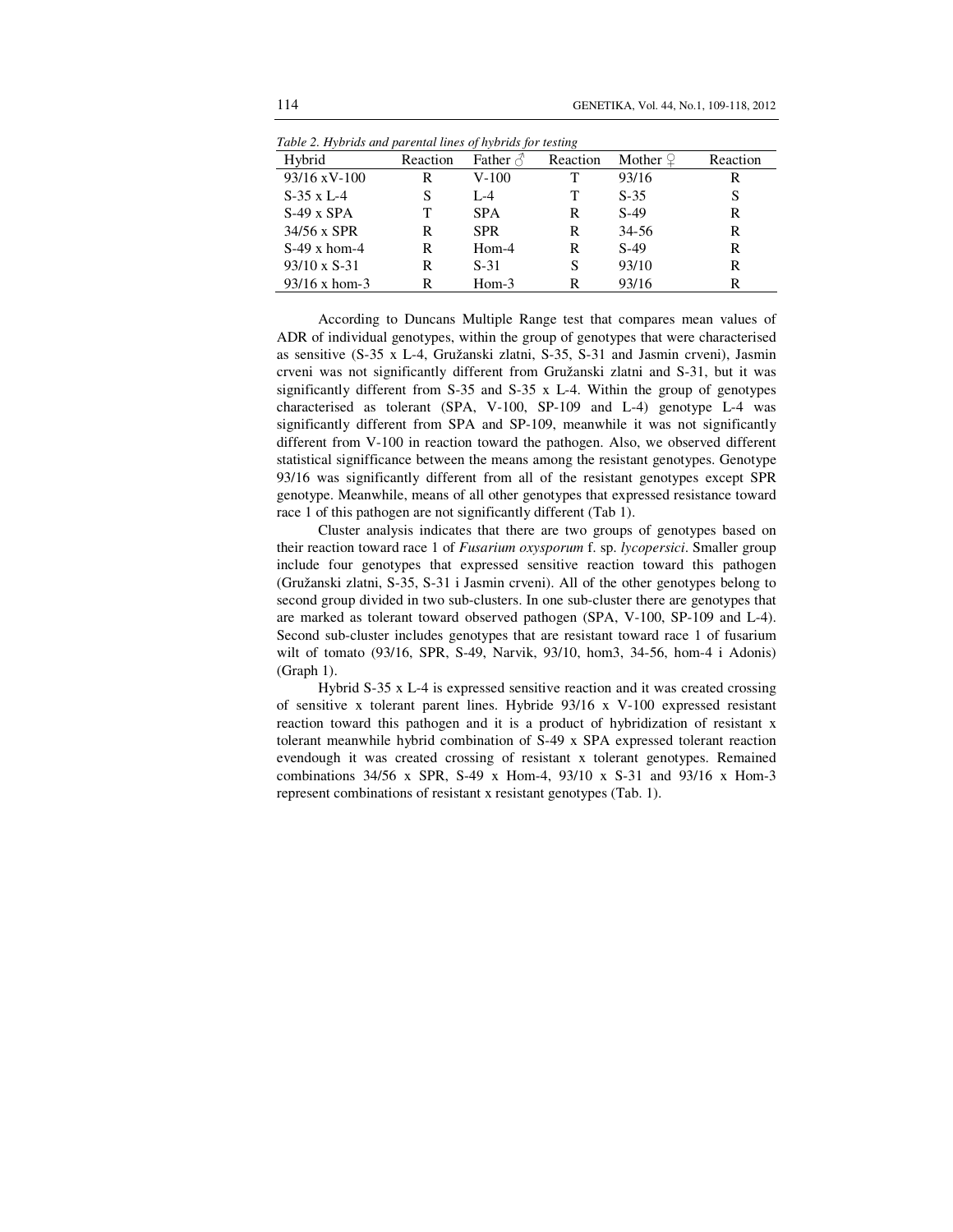

Graf 1. Dendogram of genetic distance of genotypes ( Euclid distance) based on resistance toward race 1 of *Fusarium oxysporum* f. sp. *lycopersici* 

Fusarium wilt of tomato, caused by *Fusarium oxysporum* f. sp. *lycopersici*, affects tomatoes worldwide. One of the aims of tomato breeding is development of cultivars resistant to *F. oxysporum* f. sp. *lycopersici.* This represent the effective strategy regarding controlling of fusarium wilt of tomato as well as preservation of environment.

In breeding programs worldwide of hybrids and varieties resistant and tolerant to race 1 and other two races of this pathogen is present for quite some time (TAKKEN and REP, 2010). Since the race 1 appeared first, i.e. it was the first to be proved and identified, resistance gene to this race, *I* gene was also first identified in *Solanum pimpinellifolium* 1940s (TAKKEN and REP, 2010). Plant material sensitive to race 1 is being researched for many years in order to find the suitable bearers of *I* gene and include them in selection. This is why *I* gene was most deployed gene in tomato cultivars (SCOTT and GARDNER, 2006).

In this research we studied reaction of 24 genotypes toward race 1 of *F. oxysporum* f.sp. *lycopersici*. Resistant reaction expressed 15 genotypes, tolerant were 4, and sensitive reaction expressed 5 genotypes. Hybrid 93/10 x S-31 expressed resistant reaction to race 1 of this pathogen although parental line S-31 expressed sensitive reaction to the same race. It is clear that the *I* gene that carrier of resistance toward race 1 of this pathogen is dominant and that the inheritance of resistance of tomato to this pathogen is monogenic (PANTHEE and CHEN, 2010). Hybrid combination S-49 x SPA expressed tolerant reaction toward pathogen even though parental line S-49 was resistant. Tolerant reaction indicates a level of resistance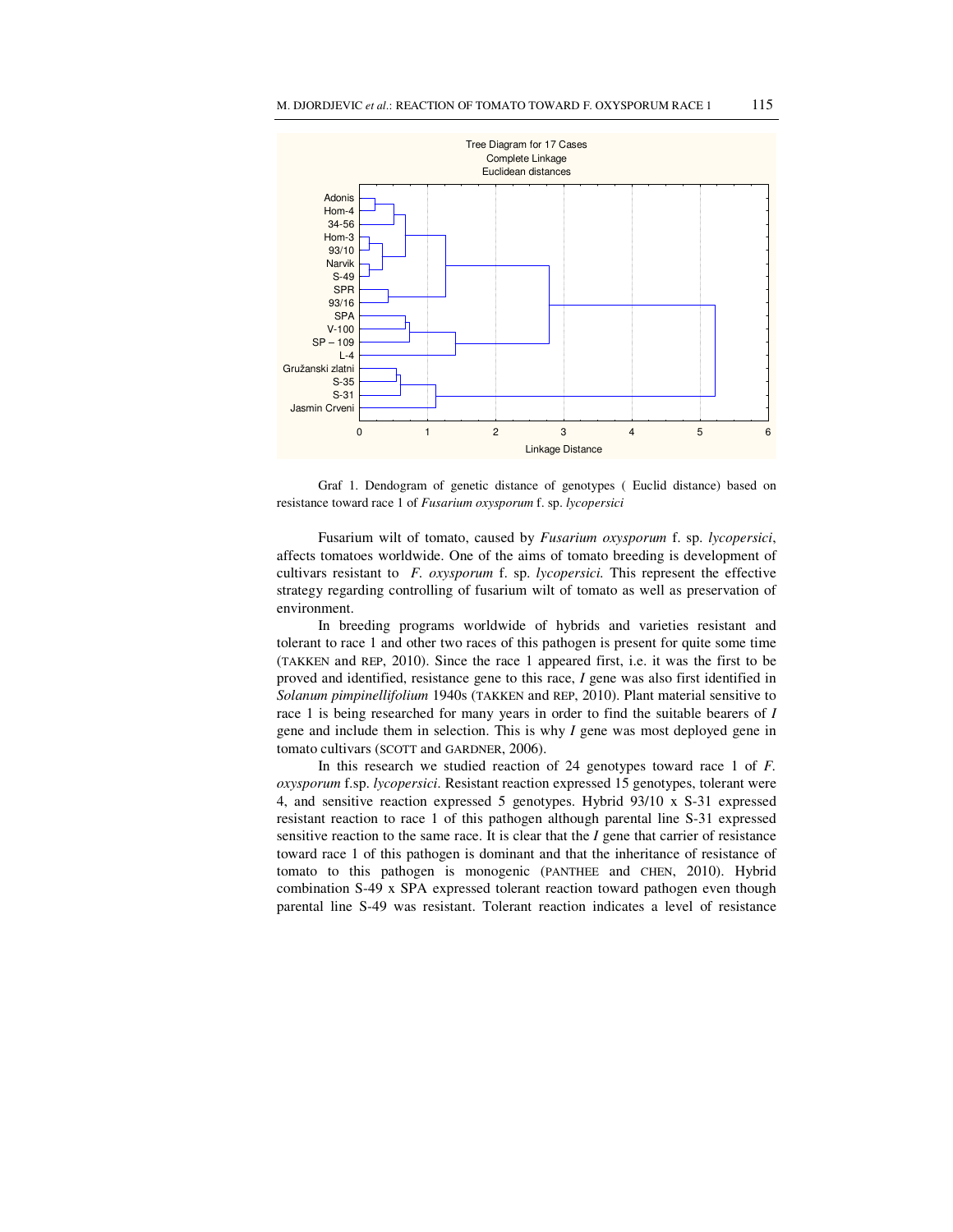toward the pathogen. Fungal races contain dominant virulence genes that correspond to dominant resistance genes in the cultivars that can not be infected (SCOTT and GARDNER, 2006). Breeding lines of Institute for vegetable crops posses resistance toward race 1 of *F. oxysporum* f. sp. *lycopersici* and they were crossed and tested in order to obtain new commercial hybrid combinations of tomato that will be resistant to this pathogen. AMINI (2009) tested 24 cultivars of tomato and classified them in groups of resistant-tolerant –sensitive toward race 1 of this pathogen. Also, he defined one more group of intermediately resistant. In that way he explained more closely levels of resistance. The results of our research are in accordance with the above and with studies of other researchers dealing with problems of tomato resistance to *Fusarium oxysporum* f. sp. *lycopersici* (SCOTT *et al*., 2004). Results of our study are important since in breeding programs designed to introduce new traits into breeding lines, such as pathogen resistance, bioassays are needed to assess the inheritance of the introduced trait in the breeding lines (EL MOHTAR *et al*., 2007).

Cluster analysis distributed genotypes in to three groups (resistant, tolerant and sensitive) based on the parameters that indicate sensitivity/resistance toward race 1 of *Fusarium oxysporum* f. sp. *lycopersici*. Heterogeneity of tested breeding lines within sub-clusters indicate differences between them that gives wide range of possibilities for choosing certain genotypes that can be included in breeding programs in order to obtain resistant hybrids of tomato. Taking in consider that the both ways of analysis, cluster and Duncans Multiple Range test have their advantages and disadvantages it can be recommended combined analysis for selection appropriate genotypes that will be included in breeding tomato resistant to race 1 of *Fusarium oxysporum* f. sp. *lycopersici* (SINGH *et al*., 1991).

Based on results of this study we found that higher number of observed cultivars are resistant or tolerant to race 1 pathogen *F. oxysporum* f. sp. *lycopersici*. This is an important fact if we have in mind the historic development and appearance of certain races of this pathogen in the world. After identifying *I* gene, carrier of resistance to race 1 of fusarium wilt and its implementation in selection of resistant cultivars, race 2 of this pathogen appeared and spread quickly at the begging of 1970's (JONES and CRILL, 1974). Similar happened after identification and appliance of gene *I-2* bearer of resistance to race 2, when race 3 appeared in 1979s (SCOTT *et al*., 2004). Therefore sensitivity should be tested for other races of this pathogen since resistance to race 1 usually does not mean resistance to other races which could be a reason of spreading of other races of this pathogen. Reaction of different cultivars to races 2 and 3 of tomato fusarium wilt will be the subject of further research.

### ACKNOWLEDGEMENTS

This study is a part of the Project III 46008 funded by Ministry of education and science of the Republic of Serbia.

> Received September 06<sup>th</sup>, 2011 Accepted February 23rd, 2012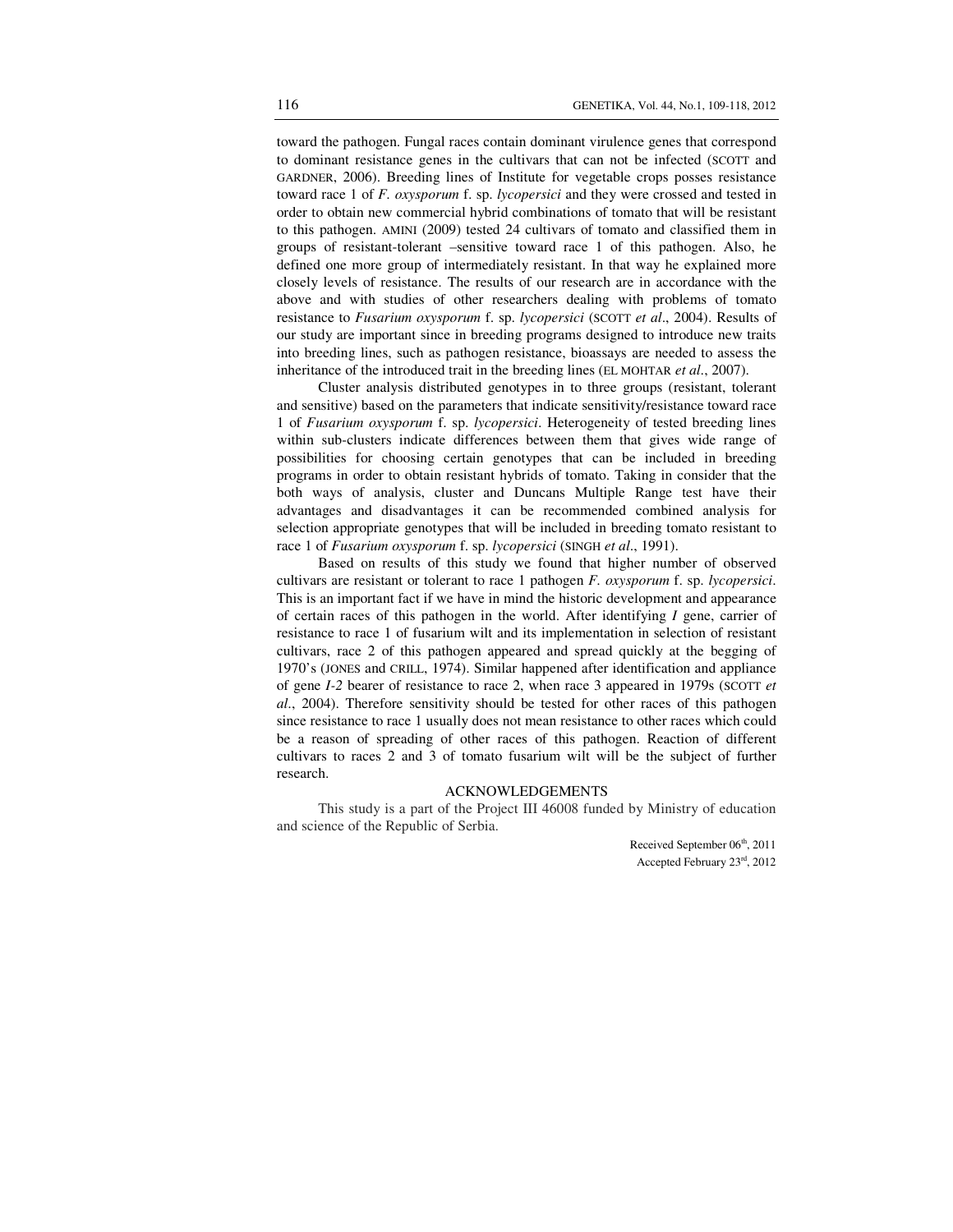#### **REFERENCES**

AGRIOS, G.N. (2005): Plant pathology. 5th Ed. Academic Press, San Diego, USA, 523-526.

- AMINI, J. (2009): Developing DNA- marker to the *Fusarium oxysporum* f.sp. *lycopersici* resistance genes to tomato. J. of Plant Prot. Res. *49*(2):175-178.
- BALAŽ, F., V. STOJŠIN, S. JASNIĆ, D. INĐIĆ, F. BAGI, D. BUDAKOV (2009): The most important fungal diseases in greenhouse production. Plant doctor. *37*(5): 468-492.
- DJORDJEVIC, M., J. DAMNJANOVIC, M. UGRINOVIC, B. ZECEVIC, R. DJORDJEVIC (2011): In vitro biocontrol of tomato fusarium wilt using some soil bacteria. ISHS Acta Hort. *914*: 311-316.
- ĐORĐEVIĆ, R., B. ZEČEVIĆ, J. ZDRAVKOVIĆ, T. ŽIVANOVIĆ, G. TODOROVIĆ (2010): Inheritance of yield components in tomato. Genetika. *42*(3):575-583.
- EL MOHTAR, C.A., H.S. ATAMIAN, R.B. DAGHER, Y. ABOU-JAWDAH, M.S. SALUS, D.P. MAXWELL (2007): Marker-assisted selection of tomato genotypes with the I-2 gene for resistance to Fusarium oxysporum f. sp. lycopersici race 2. Plant Dis. *91*:758-762.
- GALE, L.R., T. KATAN, H.C. KISTLER (2003): The probable center of origin of Fusarium oxysporum f. sp. lycopersici VCG 0033. Plant Disease. *87*(12):1433-1440.
- GLOGOVAC, S., A. TAKAČ, J. GROZDENOVIĆ-VARGA (2010): Tomato (L. esculentum Mill.) genotypes variability of fruit traits. Genetika, *42*(3), 397 – 406.
- HEMMING, M.N., S. BASUKI, D.J. MC GRATH, B.J. CAROLL, D.A. JONES (2004): Fine mapping of the tomato *I-3* gene for fusarium wilt resistance and elimination of a co-segregating gene analogue as a candidate for *I-3*. Theor. Appl. Genet. *109*, 409 – 418.
- IVANOVIĆ, M., M. IVANOVIĆ (2007):Are there alternatives to methyl bromide?Plant doctor. *35*(6): 609-615.
- JONES, J.P., P. CRILL (1974): Susceptibility of 'resistant' tomato cultivars to Fusarium wilt. Phytopathology. *64*:1507-1510.
- LEVIĆ, J.(2008): Species of the genus *Fusarium* in the field of agriculture, veterinary and human medicine. Maize research institute "Zemun Polje", Belgrade, 523-537.
- LIEVENS, B., P.M. HOUTERMAN, M. REP (2009): Effector gene screening allows unambiguous identification of *Fusarium oxysporum* f.sp. *lycopersici* races and discrimination from other *formae speciales*. FEMS Microbiol. Lett. *300*:201-215.
- MILIJAŠEVIĆ, S., B. TODOROVIĆ, E. REKANOVIĆ, I. POTOČNIK, V. GAVRILOVIĆ (2009):Races and hosts of *Pseudomonas syringae* pv. *tomato* in Serbia. Arch. Biol. Sci. *61*(1):93-102.
- PANTHEE, D.R., F. CHEN (2010): Genomics of fungal disease resistance in tomato. Current Genomics, *11*: 30-39.
- RADZEVIČIUS, A., R. KARKLELIENE, P. VIŠKELIS, Č. BOBINAS, R. BOBINAITE, S. SAKALAUSKIENE (2009): Tomato (*Lycopersicon esculentum* Mill.) fruit quality and physiological parameters at different ripening stages of Lithuanian cultivars. Agron. Res. *7*: 712-718.
- REIS, A., H. COSTA., L.S. BOITEUX, C.A. LOPRE (2005): First report of *Fusarium oxysporum* f.sp. *lycopersici* race 3 on tomato in Brazil. Fitopal. Bras. *30*(4):426-428.
- REIS, A., L.S. BOITEUX (2007): Outbreak of *Fusarium oxysporum* f.sp.*lycopersici* race 3 in commercial fresh-market tomato fields in Rio de Janeiro State, Brazil. Hortic. Bras. *25*(3):451-454.
- SCOTT, J.W., H.A. AGRAMA, J.P. JONES (2004): RFLP-based analysis of recombination among resistance genes to fusarium wilt races 1, 2, and 3 in tomato. J. Amer. Soc. Hort. Sci. *129*(3):394-400.
- SCOTT, J.W., R.G. GARDNER (2006): Breeding for resistance to fungal pathogens. In: Genetic improvement of Solanaceous crops, Volume 2: Tomato. Ed. Razdan M.K. and A.K. Mattoo. Science Publishers. 421-456.